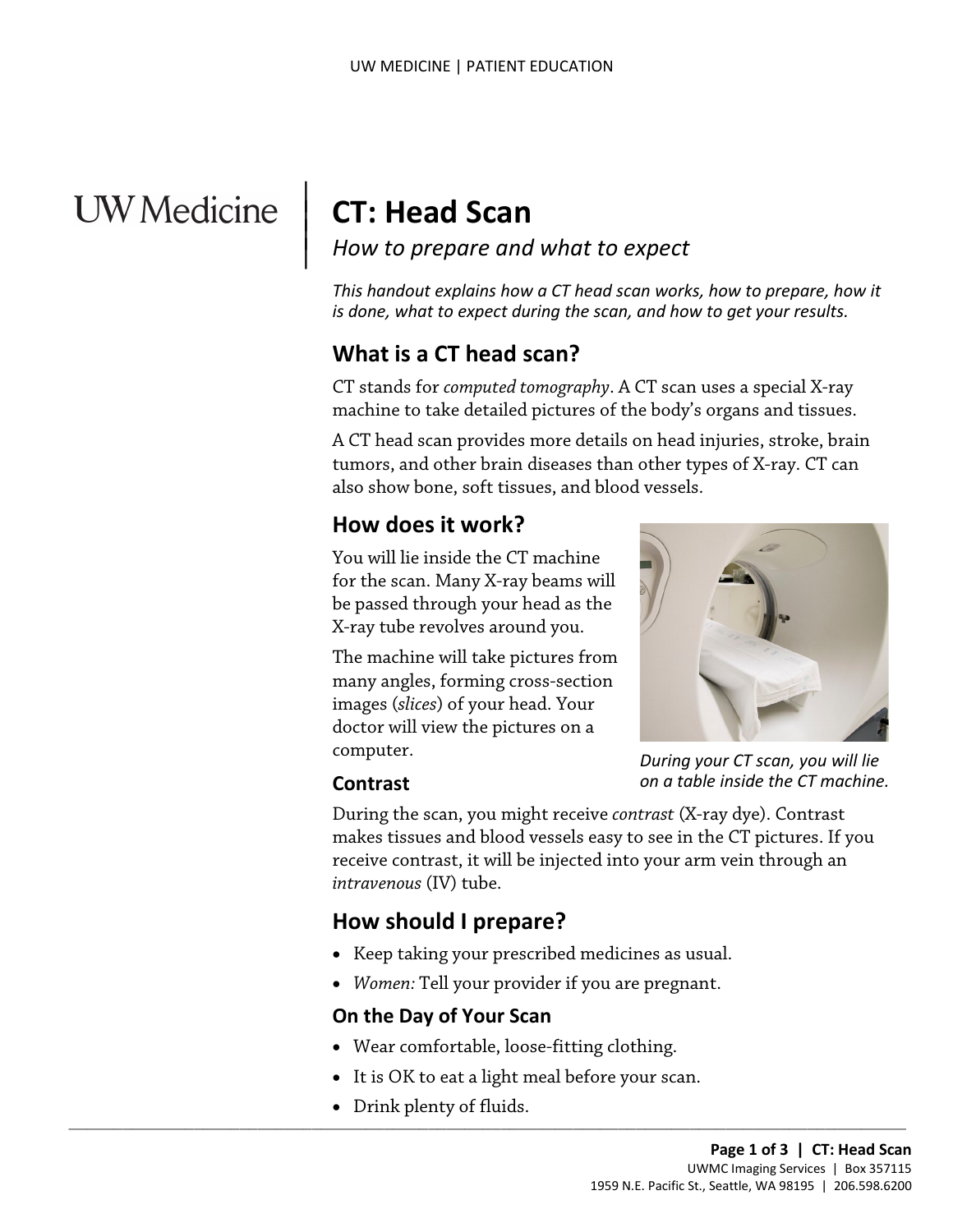

*A CT image of the head*

### **Before the Scan Begins**

- *Women:* If there is any chance you may be pregnant, tell the CT technologist **before** the scan begins.
- Some items can affect the CT images. We may ask you to remove:
	- Any clothing with zippers or snaps
	- Hairpins, jewelry, glasses, hearing aids, and removable dental work

#### **If You Will Receive Contrast**

- We will place an IV tube into your arm vein. This will be done before you enter the scanning room.
- Before your scan, the CT technologist will ask you if you:
- Are allergic to any medicines or iodine. Many types of contra<br>contain iodine. If you have ever had an allergic reaction to<br>contrast, we will ask you to take medicine to prevent a reacti<br>to the contrast before your scan.<br> – Are allergic to any medicines or iodine. Many types of contrast contain iodine. If you have ever had an allergic reaction to contrast, we will ask you to take medicine to prevent a reaction to the contrast before your scan.
	- Have asthma, diabetes, a heart problem, multiple myeloma, or kidney disease. These conditions may increase your risk of having a reaction to the contrast. For example, kidney disease makes it harder for your body to remove the contrast from your bloodstream.

## **Can a family member or friend stay with me during the scan?**

- CT scans use X-rays, Because of this, you may not have a family member or friend in the CT room during the exam.
- For young patients, a parent may be able to stay in the room with their child to help ease fear and give comfort. The parent must wear a lead apron to limit exposure to the radiation used in the scan.

## **How is the scan done?**

 $\_$  ,  $\_$  ,  $\_$  ,  $\_$  ,  $\_$  ,  $\_$  ,  $\_$  ,  $\_$  ,  $\_$  ,  $\_$  ,  $\_$  ,  $\_$  ,  $\_$  ,  $\_$  ,  $\_$  ,  $\_$  ,  $\_$  ,  $\_$  ,  $\_$  ,  $\_$  ,  $\_$  ,  $\_$  ,  $\_$  ,  $\_$  ,  $\_$  ,  $\_$  ,  $\_$  ,  $\_$  ,  $\_$  ,  $\_$  ,  $\_$  ,  $\_$  ,  $\_$  ,  $\_$  ,  $\_$  ,  $\_$  ,  $\_$  ,

- You will lie on your back on the CT table. The technologist will help you place your head in a special head-holder. This device uses soft straps to keep your head and neck in the proper position.
- The technologist will then leave the room. You will be alone in the room during the scan, but the technologist can see, hear, and speak with you through an intercom at all times.
- You will need to hold still while the table is moved into the center of the scanner. You must hold still when the scans are being done so that we can get clear images.